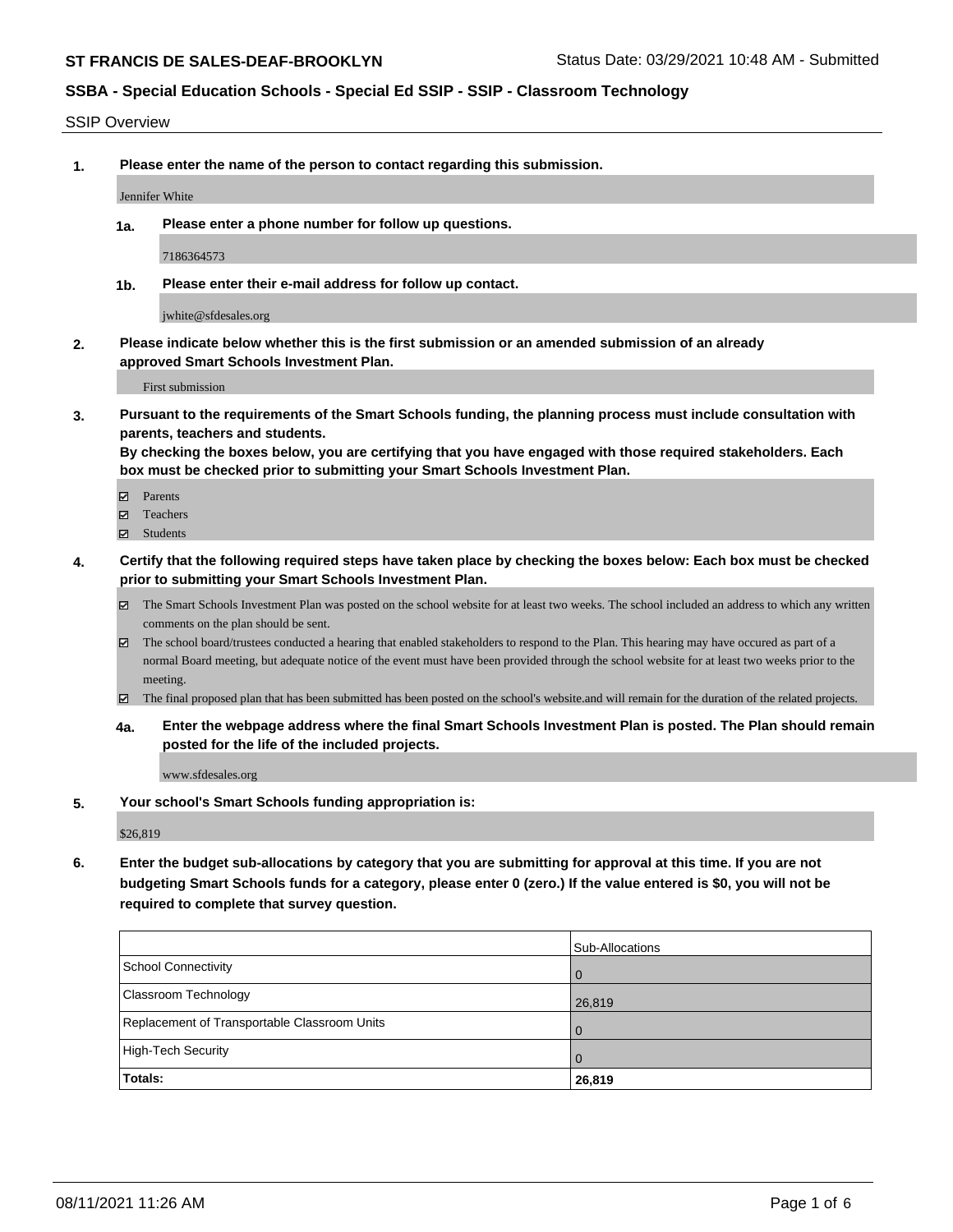School Connectivity

**1. Describe how you intend to use Smart Schools funds for high-speed broadband and/or wireless connectivity projects in school buildings.**

(No Response)

**2. Describe how the school plans to use digital connectivity and technology to improve teaching and learning.**

(No Response)

**3. Does your School Connectivity project require new construction or substantially altered space and result in capitalized cost in excess of \$100,000?**

No

**4. If you are submitting an allocation for School Connectivity complete this table. Note that the calculated Total at the bottom of the table must equal the Total allocation for this category that you entered in the SSIP Overview overall budget.** 

|                                            | Sub-Allocation |
|--------------------------------------------|----------------|
| Network/Access Costs                       | (No Response)  |
| <b>Outside Plant Costs</b>                 | (No Response)  |
| School Internal Connections and Components | (No Response)  |
| <b>Professional Services</b>               | (No Response)  |
| Testing                                    | (No Response)  |
| <b>Other Upfront Costs</b>                 | (No Response)  |
| <b>Other Costs</b>                         | (No Response)  |
| Totals:                                    | 0              |

**5. Please detail the type, quantity, per unit cost and total cost of the eligible items under each sub-category. This is especially important for any expenditures listed under the "Other" category. All expenditures must be eligible for tax-exempt financing to be reimbursed with Smart Schools funds. Sufficient detail must be provided so that we can verify this is the case. If you have any questions, please contact us directly through smartschools@nysed.gov. Add rows under each sub-category for additional items, as needed.**

| each type.<br>(No Response)      | (No Response)          | (No Response) | (No Response) | (No Response)     |
|----------------------------------|------------------------|---------------|---------------|-------------------|
|                                  |                        |               |               |                   |
| Repeat to add another item under |                        |               |               |                   |
| ∣type.                           |                        |               |               |                   |
| Select the allowable expenditure | I Item to be purchased | Quantity      | Cost per Item | <b>Total Cost</b> |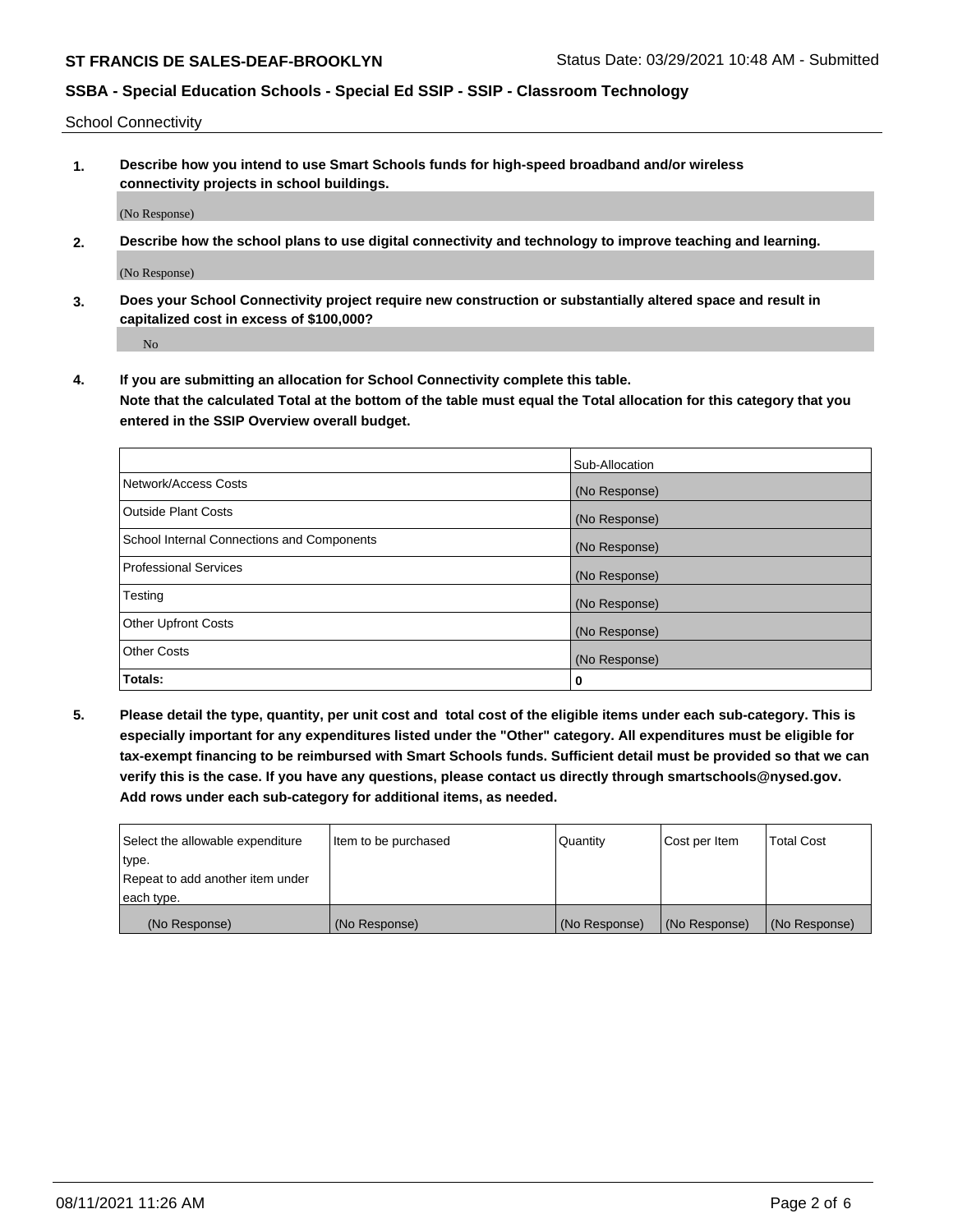Classroom Learning Technology Equipment (Devices)

#### **1. Describe the devices you intend to purchase and their compatibility with existing or planned platforms or systems.**

St. Francis de Sales School for the Deaf in Brooklyn intends to utilize its portion of the Smart Schools Funding (\$26,819) to purchase classroom technology, specifically one Tapit ADA compliant interactive learning station, one Active Floor Mobile, and two servers. Students and staff will realize a maximum benefit from the acquisition of new technology. Improved technology and support within St. Francis de Sales School for the Deaf in Brooklyn are sustained as the annual budget includes funding for technology support and maintenance.

1. TAP it Accessible ADA Compliant Mobile Interactive LCD/LED Display. This interactive screen is a computer driven device, allowing users to access and manipulate files by means of a LCD display. The interactive LCD will be connected to a computer with USB, and the computer then connected back to the LCD with a video cable. These screens serve a variety of functions and is capable of many different things. The unique features of this device are LCD panel covered with shatter resistant safety glass, rotation of LCD panel 0-90 degrees, durability resistant to dust, grit, give or other contaminants, screen raise adjustments - screen raises 56" or lower it to within 7.5" from the floor.

2. Active Floor Mobile. This interactive floor device will allow the students greater interactivity and make it possible to strengthen the collaboration, communication, and movement in the classroom. It includes learning games with content for maths, language arts and science and provides the teacher with opportunities to integrate movement and "fun" in the teaching. This solution can be transported to different locations and contains three main elements; a box with a projector and computer, a camera that tracks movement, and a white vinyl floor that makes up the foundation of the area.

3. Two PowerEdge R340 servers. These devices will allow us to upgrade our existing outdated servers to ensure optimal technology coverage for the staff and students of St. Francis de Sales School for the Deaf in Brooklyn.

### **2. Describe how the proposed technology purchases will improve teaching and learning inside or outside of the classroom.**

Because the school is a school for the deaf, our teachers rely heavily upon visual and other teaching technology. Both the TAPit display and Active Floor Mobile allows teachers to present concepts to students in a more interactive manner. These interactive technologies prove invaluable in assisting with comprehension and the application of concepts. Such technology allows for flexibility regarding manipulation and presentation of information so the teachers are able to differentiate instruction to most effectively reach the ranges of our students.

**3. To ensure the sustainability of technology purchases made with Smart Schools funds, schools must have a plan to maintain and support technology purchases reimbursed with Smart Schools funds. This sustainability plan should support recurring costs of use that are ineligible for Smart Schools funding such as device maintenance, technical support, Internet and wireless fees, maintenance of hotspots, staff professional development, building maintenance and the replacement of incidental items.**

By checking this box, you certify that the school has a sustainability plan as described above.

**4. Schools must ensure that devices purchased with Smart Schools funds will be distributed, prepared for use, maintained and supported appropriately. Schools must maintain detailed device inventories in accordance with generally accepted accounting principles.**

By checking this box, you certify that the school has a distribution and inventory management plan and system in place.

- **5. Schools must contact the SUNY/CUNY teacher preparation program that supplies the largest number of its new teachers to request advice on innovative uses and best practices at the intersection of pedagogy and educational technology.**
	- By checking this box, you certify that you have contacted the SUNY/CUNY teacher preparation program that supplies the largest number of your new teachers to request advice on these issues.

### **5a. Please enter the name of the SUNY or CUNY Institution that you contacted.**

Hunter College

**5b. Enter the primary Institution phone number.**

212-772-4229

**5c. Enter the name of the contact person with whom you consulted and/or will be collaborating with on innovative uses of technology and best practices.**

Loretta E. Brady

**6. If you are submitting an allocation for Classroom Educational Technology, complete this table.**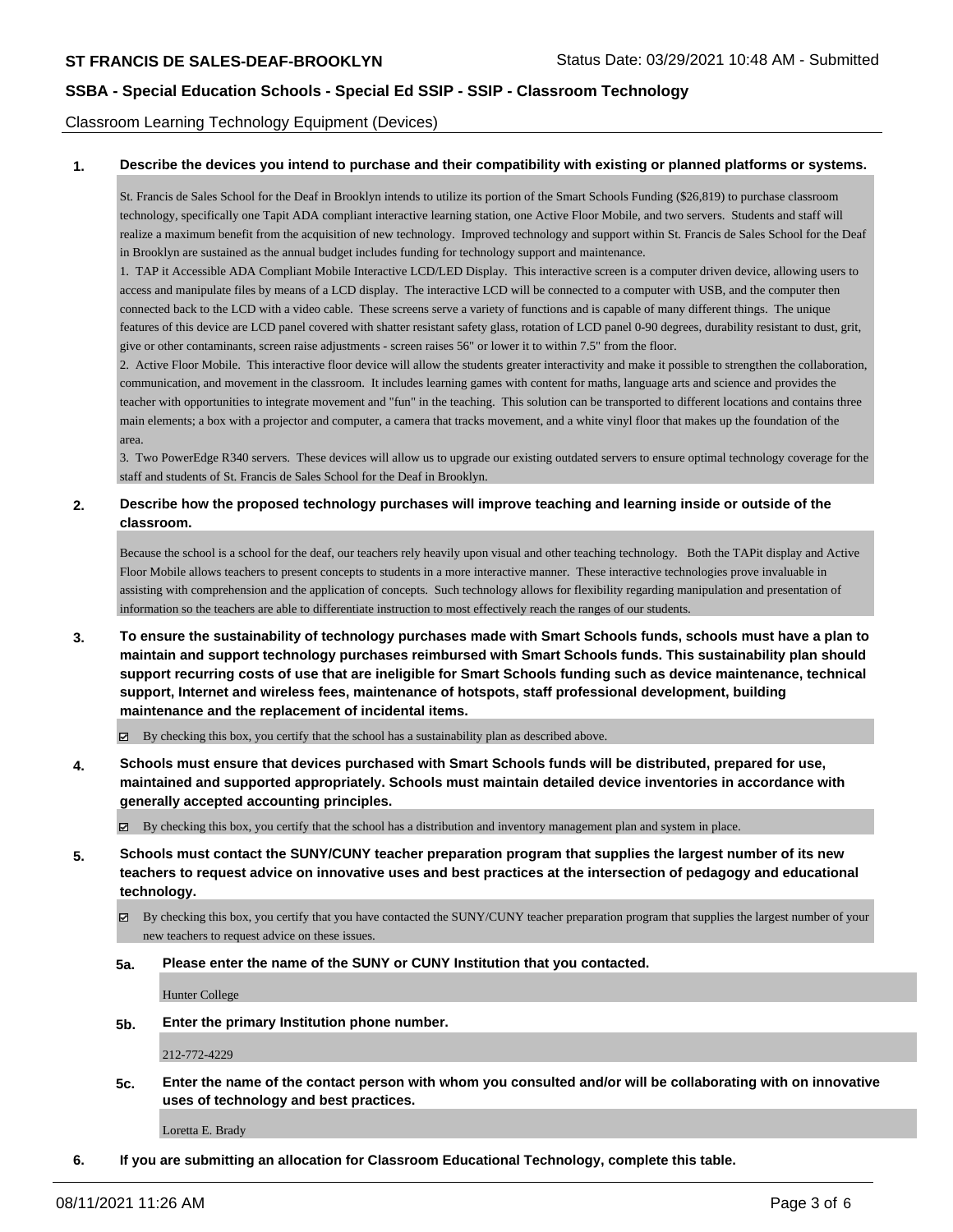Classroom Learning Technology Equipment (Devices)

**Note that the calculated Total at the bottom of the table must equal the Total allocation for this category that you entered in the SSIP Overview overall budget.**

|                          | Sub-Allocation |
|--------------------------|----------------|
| Interactive Whiteboards  | 9,995          |
| <b>Computer Servers</b>  | 5,514          |
| <b>Desktop Computers</b> | (No Response)  |
| Laptop Computers         | (No Response)  |
| <b>Tablet Computers</b>  | (No Response)  |
| <b>Other Costs</b>       | 11,310         |
| Totals:                  | 26,819         |

**7. Please detail the type, quantity, per unit cost and total cost of the eligible items under each sub-category. This is especially important for any expenditures listed under the "Other" category. All expenditures must be capital bond eligible to be reimbursed with Smart Schools funds. If you have any questions, please contact us directly through smartschools@nysed.gov.**

| Select the allowable expenditure<br>type.<br>Repeat to add another item under<br>each type. | Item to be purchased                               | Quantity | Cost per Item | <b>Total Cost</b> |
|---------------------------------------------------------------------------------------------|----------------------------------------------------|----------|---------------|-------------------|
| Interactive Whiteboards                                                                     | TAPit ADA compliant interactive<br>learnng station | 1.00     | 9,995         | 9,995             |
| <b>Computer Servers</b>                                                                     | Power Edge R340 server                             | 2.00     | 3,732         | 5,514             |
| <b>Other Costs</b>                                                                          | <b>Active Floor Mobile</b>                         | 1.00     | 11.310        | 11.310            |

**Add rows under each sub-category for additional items, as needed.**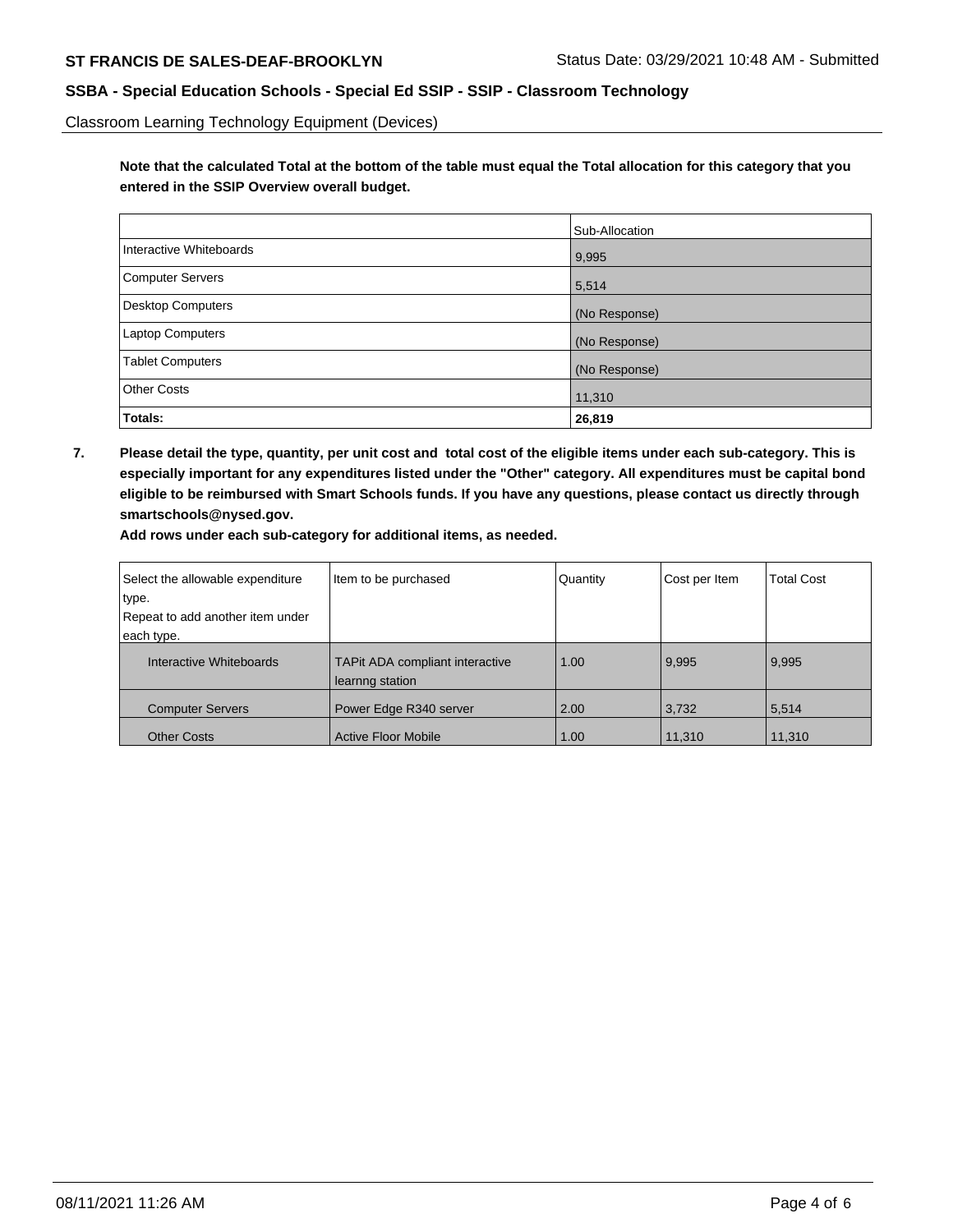Replace/Modernize Transportable Classrooms

**1. Describe the school's plan to construct, enhance or modernize education facilities to provide high-quality instructional space by replacing transportable classrooms.**

(No Response)

**2. Does your Classroom Trailer project require new construction or substantially altered space and result in capitalized cost in excess of \$100,000?**

(No Response)

**3. If you have made an allocation for Replace Transportable Classrooms, complete this table. Note that the calculated Total at the bottom of the table must equal the Total allocation for this category that you entered in the SSIP Overview overall budget.**

|                                                | Sub-Allocation |
|------------------------------------------------|----------------|
| Construct New Instructional Space              | (No Response)  |
| Enhance/Modernize Existing Instructional Space | (No Response)  |
| Other Costs                                    | (No Response)  |
| Totals:                                        | 0              |

**4. Please detail the type, quantity, per unit cost and total cost of the eligible items under each sub-category. This is especially important for any expenditures listed under the "Other" category. All expenditures must be capital bond eligible to be reimbursed with Smart Schools funds. If you have any questions, please contact us directly through smartschools@nysed.gov.**

**Add rows under each sub-category for additional items, as needed.**

| Select the allowable expenditure | Item to be purchased | Quantity      | Cost per Item | <b>Total Cost</b> |
|----------------------------------|----------------------|---------------|---------------|-------------------|
| 'type.                           |                      |               |               |                   |
| Repeat to add another item under |                      |               |               |                   |
| each type.                       |                      |               |               |                   |
| (No Response)                    | (No Response)        | (No Response) | (No Response) | (No Response)     |